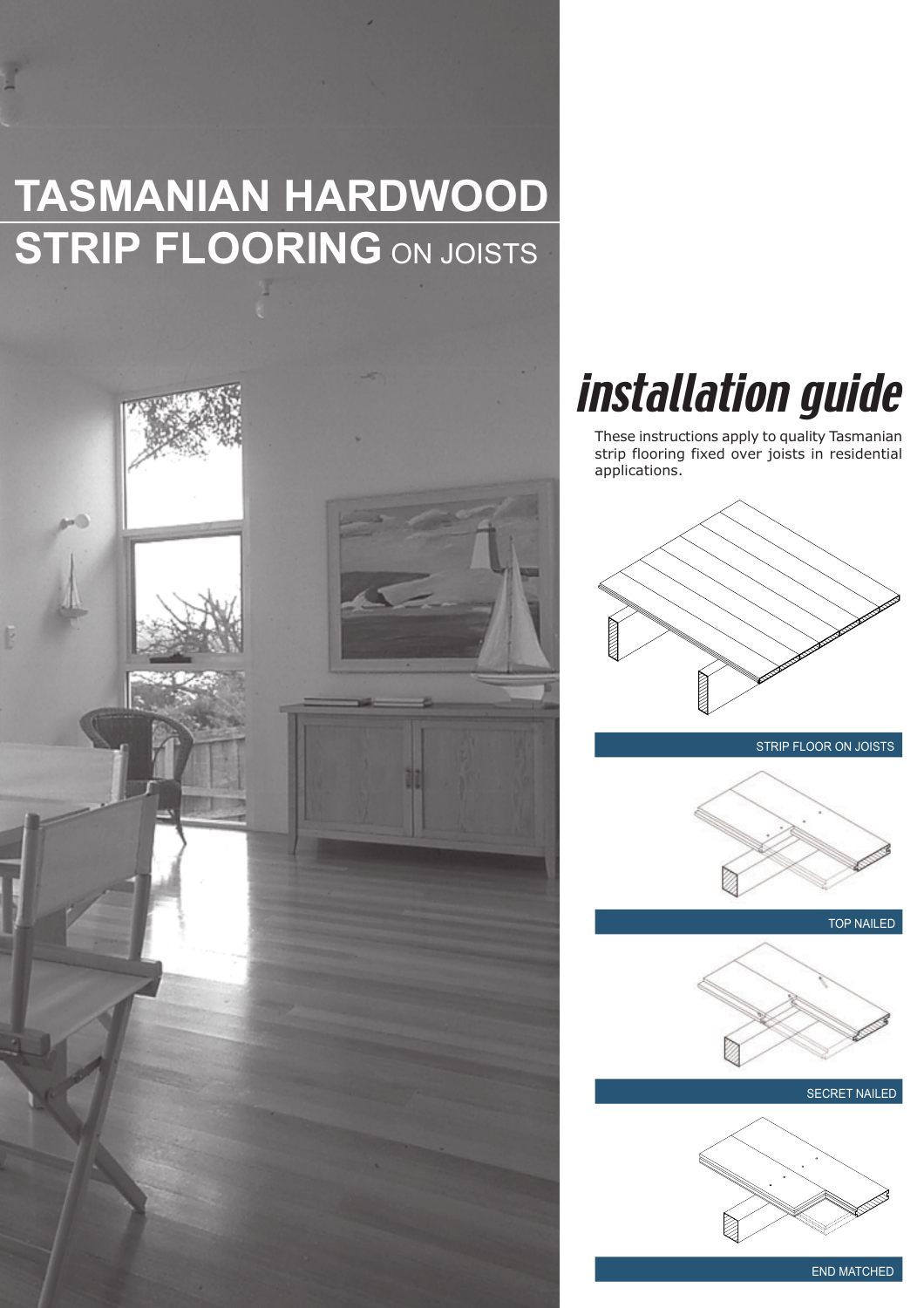**TOOLS** 

Simple tools are adequate in most applications.

Necessary tools are:

| <b>Tool Requirement Checklist</b>          |                                           |
|--------------------------------------------|-------------------------------------------|
| Pencil, tape measure and square            | Hammer, punch and nail bag                |
| Stringline, spirit level and straight edge | Hand saw and jig saw                      |
| Safety glasses, dust mask and knee pads    | Spacers (about 100mm long and 2 mm thick) |
| Rubber mallet, broom and vacuum cleaner    | Framing chisel                            |

For specialist applications, a drop saw, an air power staple gun, a power actuated fastener system and a cramping system may be useful.

### MATERIALS

Use quality boards of the correct thickness.

Grade descriptions for strip flooring are set out in the Australian Standard AS 2796 and are available at: www.tastimber.tas.gov.au. Boards at least 19 mm thick are needed to span 450 mm.

Board width - *Only secret nail boards up to 85 mm cover width.*

Secret nailed flooring is fixed through the tongue of specially profiled boards. Since they are only secured with one fastener per joist or batten, their width is limited to 85 mm cover. Board over 85 cover must be top nailed with two fasteners per joist.

#### Use the correct nails for the job.

The nail sizes required by Australian Standard 1684 are:

| Nail sizes for T & G flooring to joists* |                            |                              |  | Nail sizes for T & G flooring to plywood substrate* |                                                                             |
|------------------------------------------|----------------------------|------------------------------|--|-----------------------------------------------------|-----------------------------------------------------------------------------|
| <b>Nailing</b>                           | Softwood<br><b>joists</b>  | Hardware &<br>cypress joists |  | <b>Strip flooring</b><br>thicknes (mm)              | Rec. nailing (min.15mm substrate)                                           |
| Hand<br>driven                           | 65 x 2.8 mm<br>bullet head | 50 x 2.8 mm<br>bullet head   |  | 19 or 20                                            | 38 x 16 guage chisel point staples or<br>38 x 2.2 mm nails at 300mm spacing |
| <b>Machine</b><br>driven                 | $65 \times 2.5$ mm         | $50 \times 2.5$ mm           |  | 12,19 or 20                                         | 32 x 16 guage chisel point staples or<br>30 x 2.2 mm nails at 200mm spacing |

\*Alternative fasteners can be used for substrates types not listed subject to manufacturers' recommendation.

Any glue used is in addition to the correct nailing. Use only specialist elastomeric glues.

Where vibration or dynamic loading is of concern, gluing the flooring to the joists may reduce later movement. Even if glued, the floor still needs to be fully nailed. *Do not use hard setting glues.*

## MOISTURE CONTENT OF THE TIMBER

Timber is a natural product. Its dimensions vary with changes in surrounding moisture.

As timber absorbs moisture to remain in equilibrium with its surrounding atmosphere, it expands. As it loses moisture, it shrinks. Strip flooring will always move slightly between boards as the ambient conditions of the surrounding environment change. So, to produce a successful timber floor, the timber needs to be installed at the correct moisture content, changes in the ambient conditions controlled and any movement accommodated.

The moisture content of the timber at time of laying is very important.

Test the moisture content (MC) of at least 5 randomly selected boards with a resistance moisture meter when the timber is delivered or insist the supplier provides readings. Readings from the meter must be corrected for species and temperature with correction factors available at: www.tastimber.tas.gov.au.

Australian Standard AS2796 requires moisture contents between 9 and 14%. Laying material that is too wet or too dry may cause problems later.

If necessary, allow the timber to acclimatise to long term service conditions.

Typically, timber supplied to the Standard should have a moisture content suitable for normal temperature and humidity conditions in most locations.

Where service conditions vary considerably from normal, such as in air-conditioned, centrally heated or hot sunny rooms, the timber should be acclimatised by racking it out in the room with strips between each row of boards. The timber should be left with the heating or air conditioning running, until the moisture content is satisfactory.

The more the expected service conditions in the room vary from normal, the longer the boards need to be acclimatised.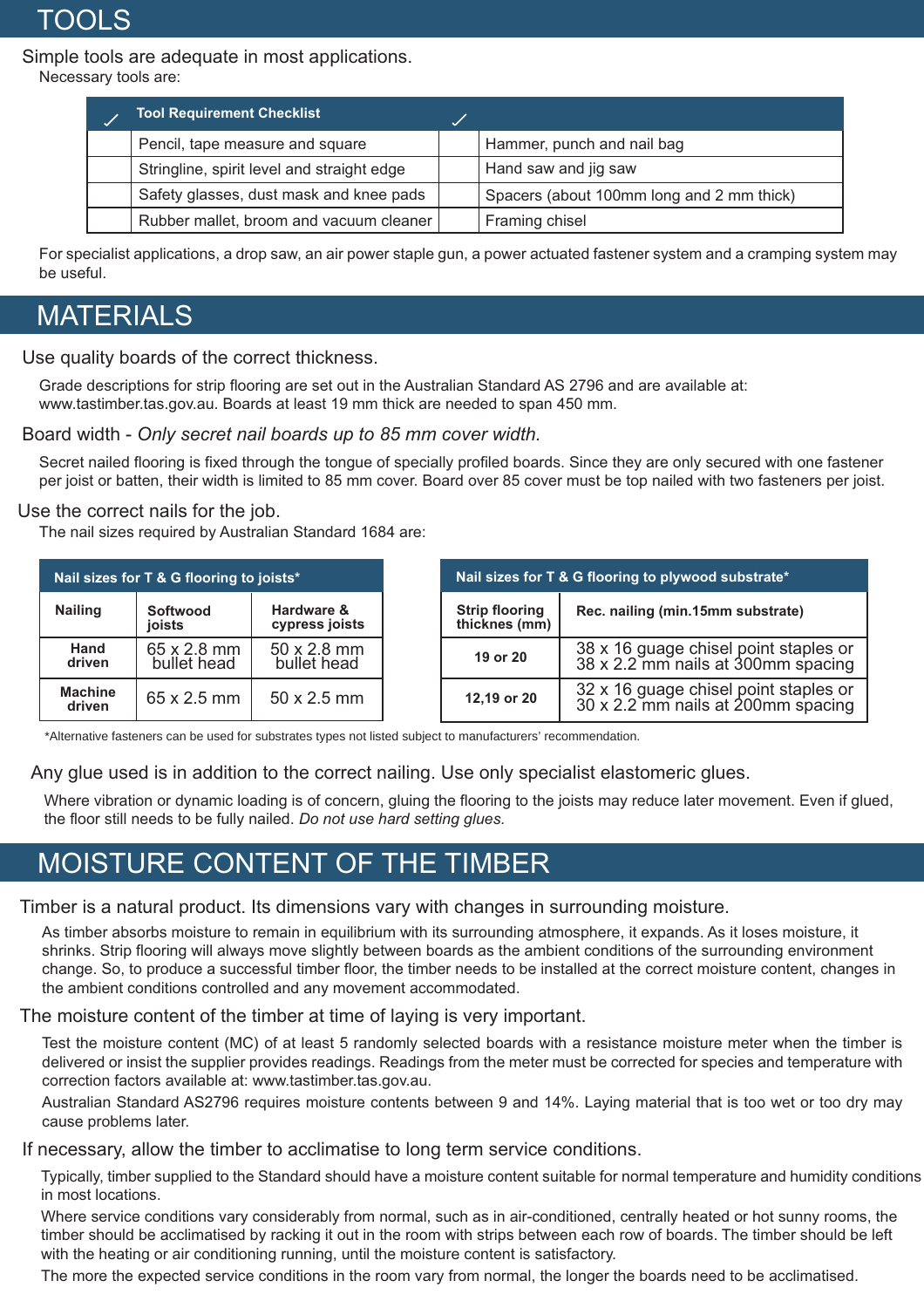| <b>Timber</b>                              | <b>Service Environment</b>                                                                                                      | <b>Response and Required Action</b>                                                            |
|--------------------------------------------|---------------------------------------------------------------------------------------------------------------------------------|------------------------------------------------------------------------------------------------|
| Flooring supplied<br>at a moisture         | <b>Moist Conditions</b><br>Average MC between 12.5-16%<br>Cool & damp or hot & very humid                                       | Timber expands<br>Provide extra expansion joints<br>Acclimatise                                |
| content usually<br>between 10%<br>and 12 % | <b>Normal Conditions</b><br>Average MC between 10-12.5%                                                                         | Timber remains relatively stable.                                                              |
|                                            | <b>Dry Conditions</b><br>Average MC between 8-10%<br>Air conditioned, centrally heated, or<br>rooms with large northern windows | Timber contracts<br>Acclimatise<br>Consider alternatives to polyurethane finishes<br>$\bullet$ |

### **STORAGE**

Protect the timber from moisture during all stages of construction.

Avoid exposing the timber to rain, dew or direct sunlight. Keep it away from the ground or newly laid concrete. Repair damage to pack covers immediately.

The flooring should be stored in a fully enclosed area where it is to be laid, or in a similar environment.

#### Handle the timber carefully.

Protect the upper surfaces and the tongues of the boards from damage.

### PREPARATION

### Only install the flooring in a fully weatherproofed building.

The roof should be on, windows & external doors installed, exterior cladding finished and wet trades complete. The storm water system must be complete or effectively taking water away from the sub-floor or slab. *Do not lay the floor if there is any sign of water entering the work area.*

Provide under floor ventilation to the requirements of the Building Code of Australia as a minimum.

The ground under the floor should be dry and the sub-floor well ventilated. In renovation projects, clear existing ventilators or install additional ventilators in the perimeter walls.

Where conditions under the floor are damp & the potential for additional drainage or ventilators limited, install a continuous impervious plastic membrane over the ground and fixed up the perimeter walls. Lap and tape the joints. The space above this barrier must still be ventilated.

### Floor framing should be solid, level, true and preferably seasoned.

The tops of framing members should be flat & sound. Place a 3 m straight edge along & across the top of joists. Variation should not exceed 3 mm. Plane proud joists & pack low ones.

### Install required insulation and draught barriers.

The Building Code of Australia now includes thermal performance requirements for housing. Complying with these may involve insulating the timber floor. The major insulation options are:

- Reflective and moisture permeable foil draped over the joists, or fixed underneath them.
- Bulk insulation, such as insulation batts, packed between the joist on the foil or other support such as wire mesh.
- Proprietary folded foil and expanded foam products fixed between the joists.

Details of these options and the rating achieved are available at: www.tastimber.tas.gov.au.

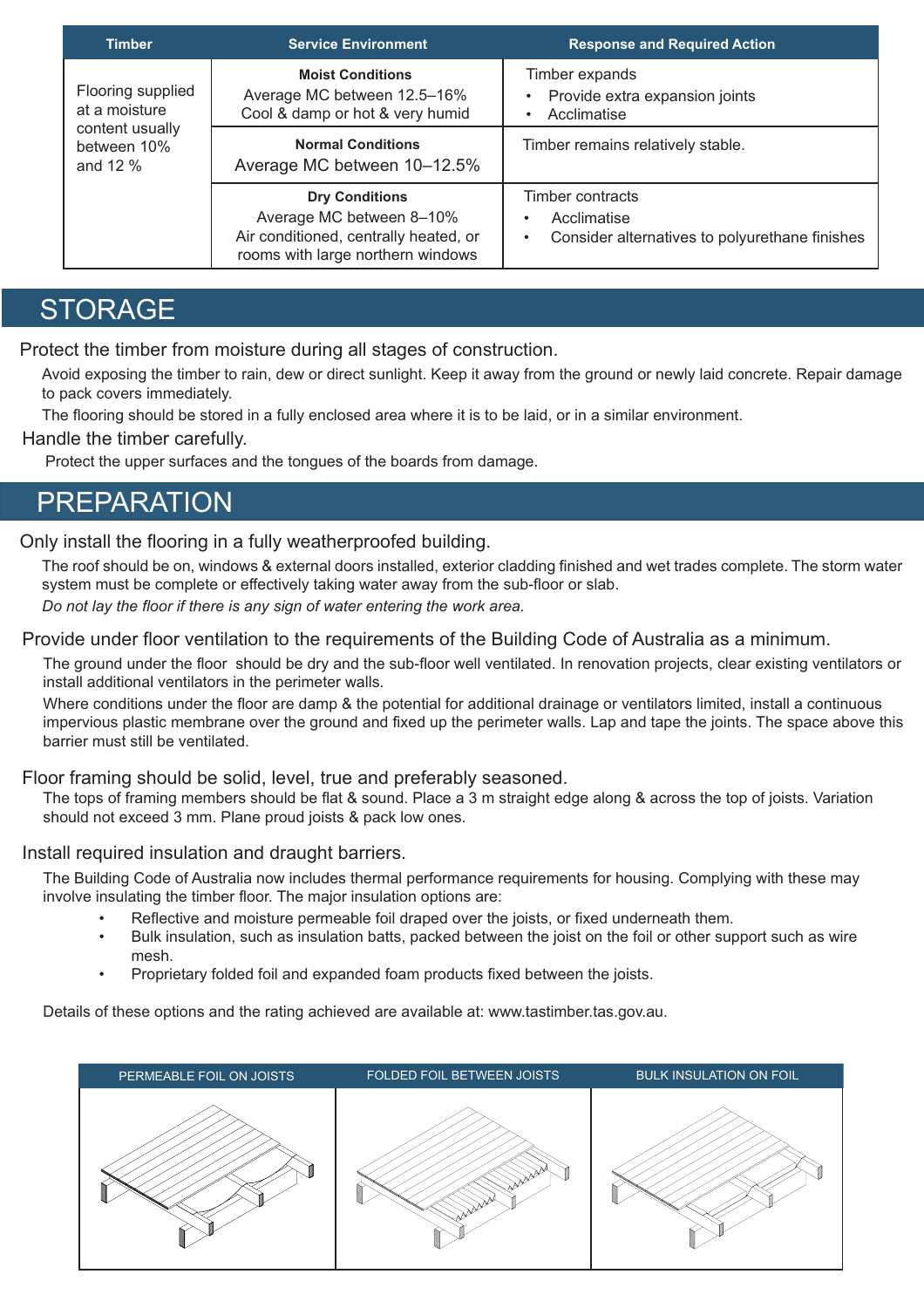Keep the site and work area clear and clean.

Clean and vacuum the substrate. Arrange the work area so that sawdust from cutting boards is excluded from where boards are laid. Put unneeded tools away.

## SANDING & COATING

### Prepare the floor thoroughly.

The quality of the finished timber floor depends heavily on the quality of the surface preparation. Ensure that all exposed nails are punched adequately. Fill any holes or gaps with a filler compatible with the floor finish.

#### Select the coating system to suit the project.

**Moisture curing & 2 pack polyurethanes** produce a clear, very hard-wearing surface in a matt, satin or high gloss finish. However, they darken with age. If applied to a poorly laid or unstable floor, they can also glue the tongue of one board into the groove of the next.

**Water-based polyurethanes** can produce a clear, hard-wearing surface in a matt, satin or gloss finish. While more expensive, they produce less fumes during application & curing, & are trafficable earlier. They can also glue boards in an unstable floor together.

**Modified oil coatings** are clear varnishes, generally made from a mixture of resin & oil. Easy to apply & penetrating, these give a slightly softer look than polyurethanes but are less hard wearing & darken with age. A surface polish is recommended to reduce maintenance in high traffic areas.

**Oils** are penetrating finishes that are generally less hard wearing than the modified oils or polyurethanes. They give a soft, natural appearance but require regular maintenance.

#### Employ professional sanding and finishing contractors.

The floor needs to be sanded to a flat & level surface. Deep scratch marks should not be present or accepted. Equally, do not expect a "furniture quality" finish on site.

### **FINISHING**

Follow the finish manufacturer's instructions exactly.

Many problems with timber floors are due to inappropriate application of the finish. Do not thin the finish unnecessarily. Only apply polyurethane or two part coatings to tight, well-laid floors at the correct moisture content.

These coatings can glue boards together, causing 'clumping', 'slabbing' or other problems later.

## **CARE**

#### **Fit protective pads to your furniture.**

Timber floors are resilient but they can be scratched by moving furniture or high point loads. Inspect the bottom of lounges, chairs and sideboards. Some older furniture has metal buttons on the base of legs. Remove these. Fit adhesive felt and other soft pads to all legs and supports that will sit on the floor. The hard plastic feet on some stools can dent the timber. If this occurs, fit softer rubber pads.

#### **Minimise dust.**

Dust on the floor can scratch the surface of the finish, especially in high traffic areas. Install coir mats at doors. Vacuum and sweep regularly.

#### **Wipe off marks with a damp cloth.**

Most marks can be removed without the use of abrasives or chemicals. Do not wet mop the floor as it can lead to problems with the timber.

#### **Clean up spills quickly.**

Occasional spills should not significantly influence the floor if they are wiped up immediately. Persistent leaks from sinks or dishwashers will cause problems. They should be fixed immediately.

Timber Research Unit, University of Tasmania **email**: Timber@arch.utas.edu.au **phone**:03 6324 3135

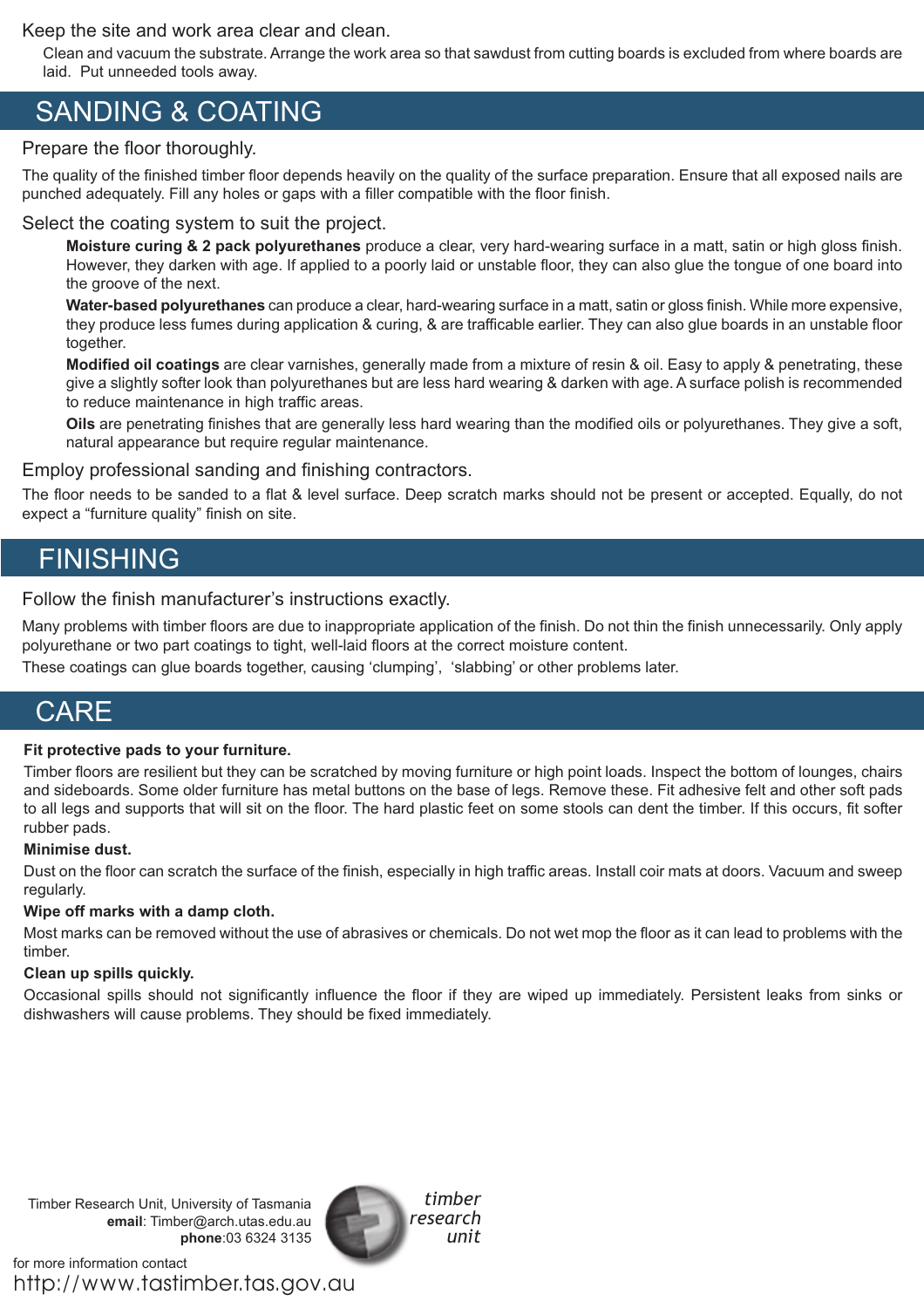





barrier.

### ONE TWO TWO THREE

## **INSTALLATION**

**Keep the site and work area clear, clean and safe.**

Sweep the top of the joists.

Put unneeded tools away. Arrange the work area so that sawdust from cutting boards is excluded from where boards are laid.

Establish a safe temporary working platform and walkways over the open floor joists. These can be repositioned or removed as the floor is laid. Install any insulation or draught **Set out the exact line of the boards.**

Use a string line, tape and square to check that the sides of the room are parallel.

Decide on the exact line of the rows of boards to suit the room's shape. Remember that boards need to span as near to right angles to the line of the joists as possible.

Set this line out and mark it as the string line near the centre of the room.

Set up a second string line at least the width of two boards away from the wall. This line MUST be exactly parallel to the reference line in the middle of the room.

### **Plan expansion gaps at the perimeter of floors & intermediate gaps in floors over 6m wide.**

A min. 10mm gap is needed between the edge of the boards & any vertical barrier such as walls.

Floors over 6m wide need intermediate expansion gaps at a rate of 10 mm per 6 m width across the boards. These can be located at thresholds or spaced evenly throughout the floor as a series of smaller gaps.

Use 2mm spacers between rows of boards about 1.2 m apart to form these expansion gaps.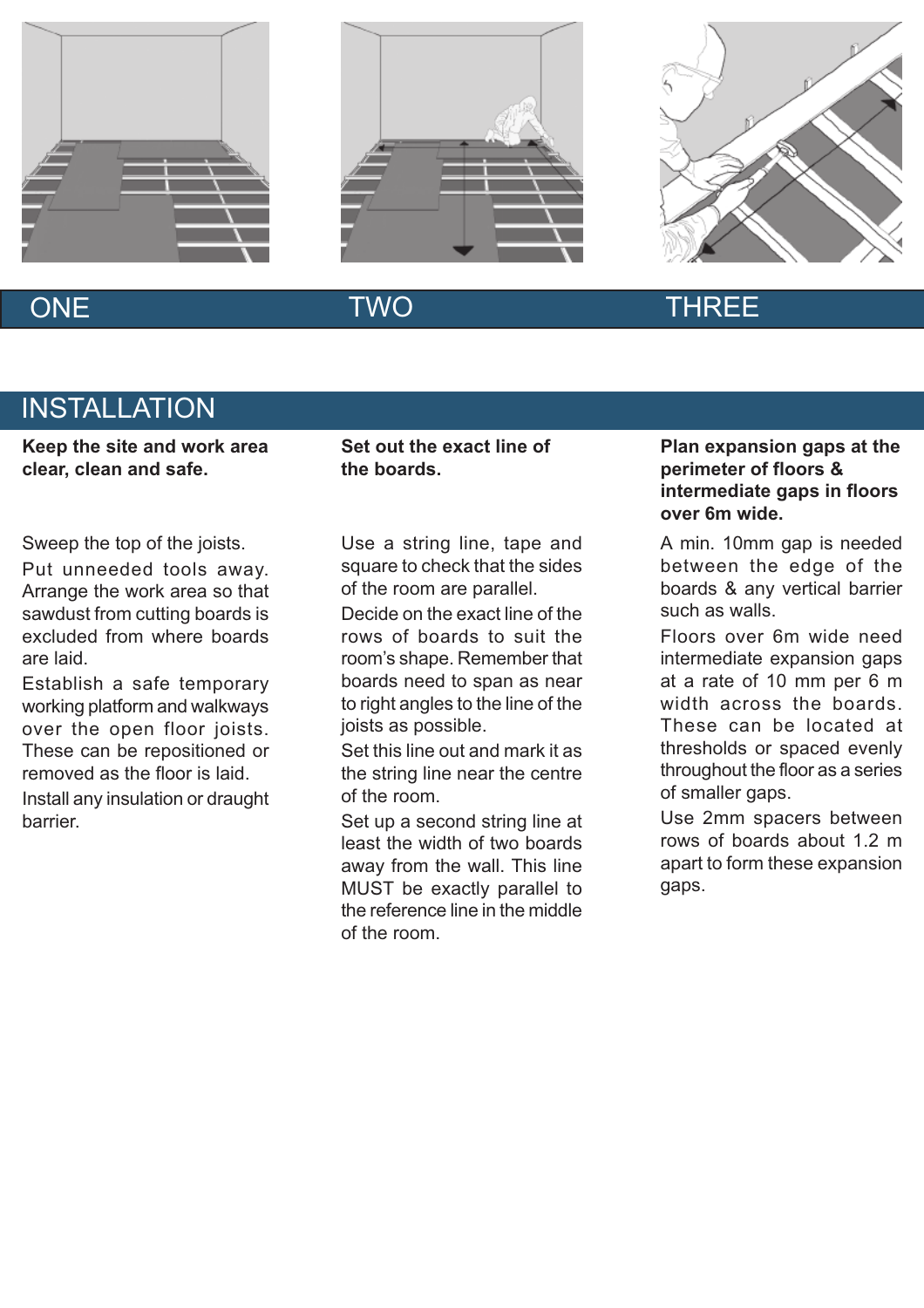





### FOUR FIVE FIVE SIX

## INSTALLATION

**Set out the first board carefully.**

Select long straight boards for the first row.

For boards that are not end matched, square cut them so that butt joints occur at the centre of the joists. The boards must bear at least 12 mm onto the joist.

If the end wall is not parallel to the string set out line, profile the boards so that any remaining gap is covered by the skirting board.

Position the first row of boards approximately in place, parallel to the set out line. Check that the expansion gap is sufficient. Make sure the boards clear any obstructions.



**Fig 1.** Butt joints over joist for boards that are not endmatched.

**Install the first board carefully.**

Starting from one end of the row, position the end of the first board in exactly the right position, leaving the necessary expansion gap. Single nail that end in place.

If top nailing, do not drive the nail home.

Carefully measure the distance from the string set out line to the fixed end of the board.

Move to the other end of the board and position it at exactly the same distance from the set out line. Fix it into place.

Repeat this at the centre of the same board, then at each joist.

Continue with next board in the row until the first row is complete and solidly fixed in place. Ensure any butt joints are tight.

If necessary, use packers to block this row off the end wall so that it will not move as subsequent rows are cramped into position.

**Lay boards in straight & parallel lines.**

Cut and arrange about 5 to 8 full rows of boards ready for laying.

Sort the boards so that butt joints in adjacent rows are a minimum of 450 mm apart and are distributed evenly throughout the floor.

With end matched boards. position site-cut ends near the wall. Use the full length and the machined ends of boards where possible.

Ensure joints in adjacent rows of end matched boards do not fall in the same joist spacing.

Boards need to be at least two joist spacings long. Use shorter pieces at the ends of the rows.

Select boards to spread any colour variation evenly through the floor.



**Fig.2.** Butt joints for end matched boards.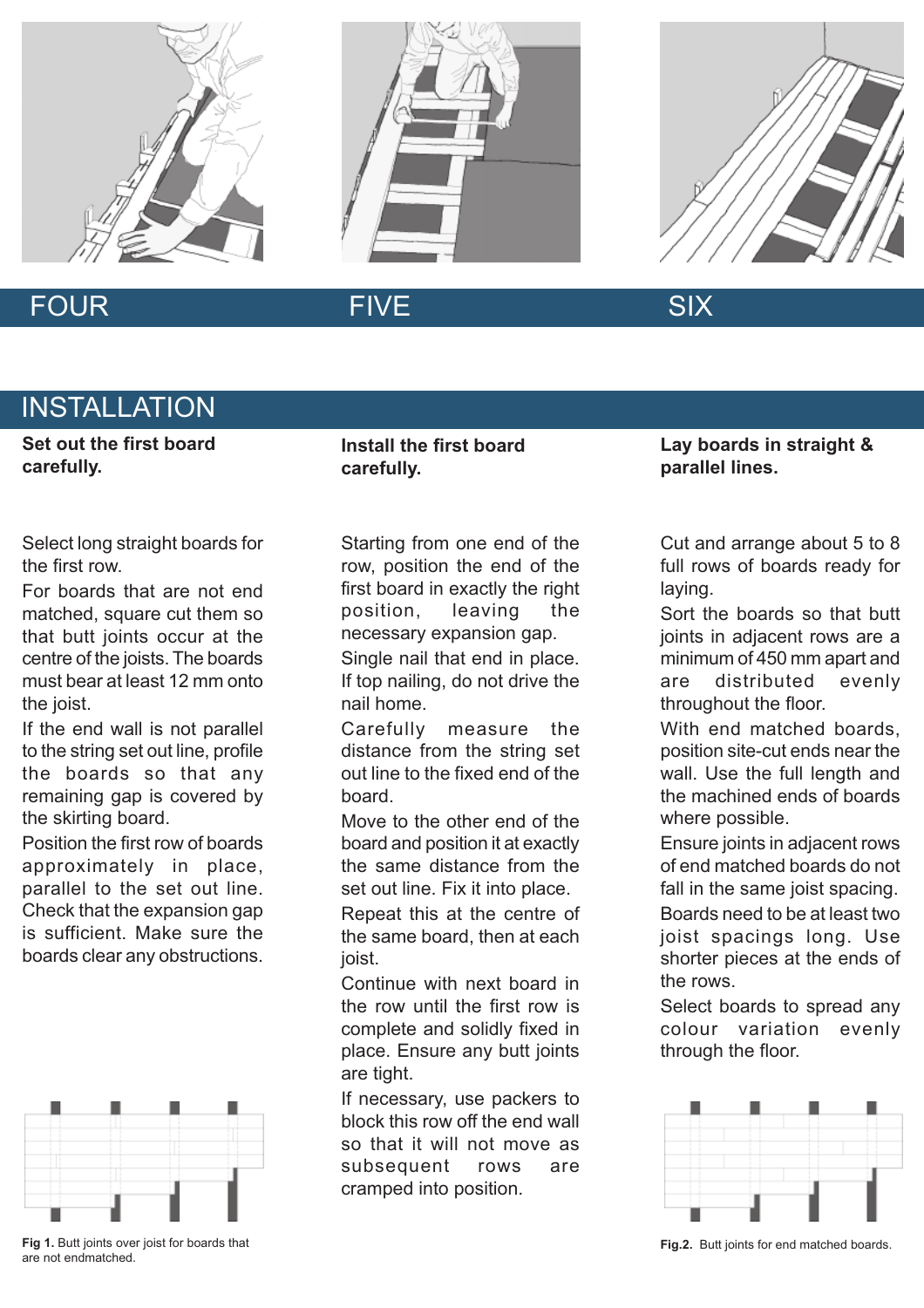





## SEVEN EIGHT NINE

## INSTALLATION

**Position boards carefuly and cramp tight.**

Top nailed boards can be clamped with a cramping system, or with a chisel.

Always protect the tongue of the board with an off cut. If using a cramping system, cramp no more than 800 mm width of flooring at a time. If clamping with a chisel or other hand lever, cramp no more than 5 rows of boards at a time.

Cramp boards tight working from one end of the row closing any gaps.

As the boards are cramped, knock the top surface of the boards with a rubber mallet. This helps seat the tongue and groove home.

Nail the leading board at each joist as it is cramped.

Again do NOT drive the nail fully home.

Ensure all butt joints are tightly closed. Push them in from the end if necessary.

For secret nail boards, cramp each board tight or use specialist fastening guns. Fully nail them as they are laid.

**Cut around any pipes or penetrations.**

Mark the boards carefully and cut them with a hole or jig saw. Boards should finish 10mm clear of the penetration or pipe.

### **Use the correct number and length of fasteners.**

Australian Standard 1684 establishes min. fastener dimensions for fixing flooring to joists. These are set out in the *Materials* section above.

Boards over 85 mm cover width MUST be surface nailed with two nails per joist.

*If glue is used, it must be additional to the correct nailing.*

Gluing the flooring to the joists is generally not necessary. If it is glued, the flooring still needs to be fully nailed.

*Only use specialist elastomeric glues. Do not use hard setting glues*